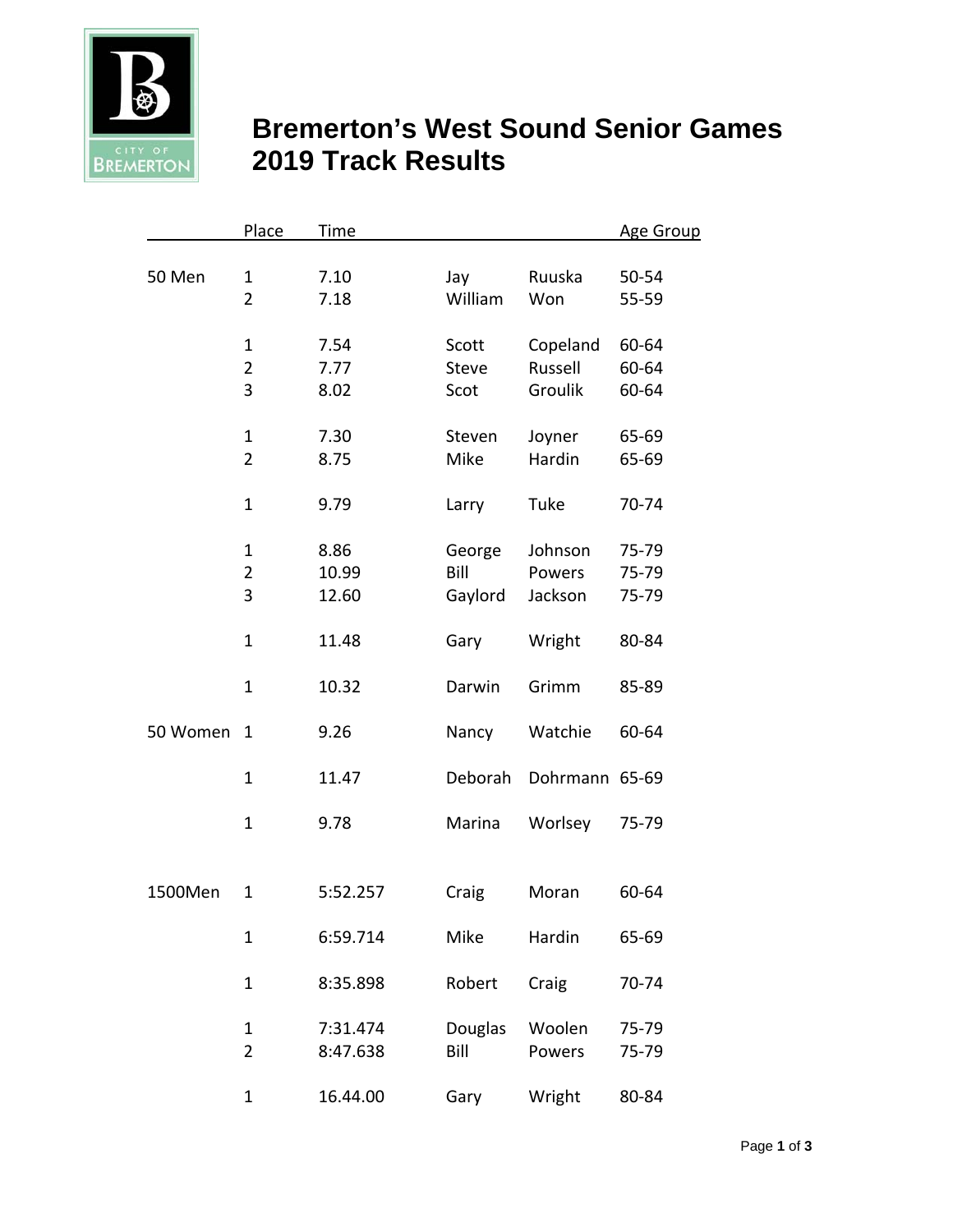|             | Place                          | Time                    |                               |                                | <b>Age Group</b>        |
|-------------|--------------------------------|-------------------------|-------------------------------|--------------------------------|-------------------------|
| 1500W       | $\mathbf{1}$                   | 7.37.27                 | Patricia                      | Coogan                         | 60-64                   |
| 100 Men     | 1                              | 13.30                   | Jay                           | Ruuska                         | 50-54                   |
|             | $\mathbf{1}$                   | 13.83                   | William                       | Won                            | 55-59                   |
|             | $\mathbf{1}$<br>2<br>3         | 14.06<br>14.92<br>15.29 | Scott<br><b>Steve</b><br>Scot | Copeland<br>Russell<br>Groulik | 60-64<br>60-64<br>60-64 |
|             | $\mathbf{1}$<br>$\overline{2}$ | 14.49<br>18.90          | Steven<br>Mike                | Joyner<br>Hardin               | 65-69<br>65-69          |
|             | $\mathbf{1}$                   | 20.66                   | Larry                         | Tuke                           | 70-74                   |
|             | $\mathbf{1}$<br>$\overline{2}$ | 21.40<br>22.73          | Bill<br>Gaylord               | Powers<br>Jackson              | 75-79<br>75-79          |
|             | $\mathbf{1}$                   | 23.23                   | Gary                          | Wright                         | 80-84                   |
|             | $\mathbf{1}$                   | 19.60                   | Darwin                        | Grimm                          | 85-89                   |
| 100 Women 1 | 2                              | 17.96<br>21.33          | Nancy<br>Patricia             | Watchie<br>Coogan              | 60-64<br>60-64          |
|             | $\mathbf{1}$                   | 23.50                   | Deborah                       | Dohrmann 65-69                 |                         |
|             | 1                              | 18.84                   | Marina                        | Worlsey                        | 75-79                   |
|             |                                |                         |                               |                                |                         |
| 800 Men     | 1<br>$\overline{2}$            | 3:44.647<br>4:31.359    | Douglas<br>Bill               | Woolen<br>Powers               | 75-79<br>75-79          |
|             | $\mathbf{1}$                   | 4:15.407                | Robert                        | Craig                          | 70-74                   |